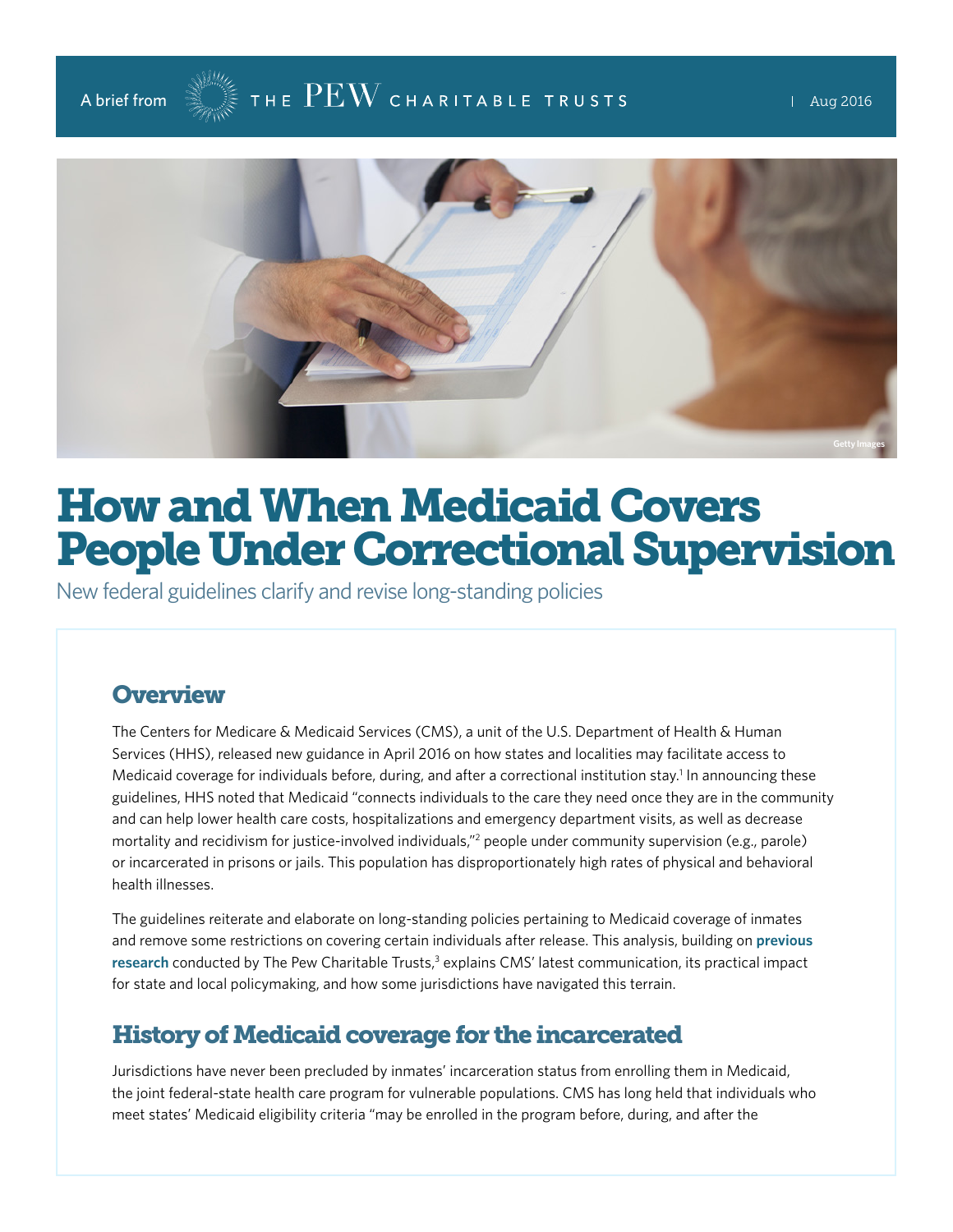time in which they are held" in jail or prison.<sup>4</sup> However, most inmates could not enroll because, as nondisabled adults without dependent children, they did not meet many states' categorical eligibility criteria despite their low income.

The Affordable Care Act (ACA) created an opportunity, beginning in January 2014, for states to change this situation by providing additional federal money to those that elect to expand their eligibility criteria for Medicaid coverage to all individuals under age 65 who earn up to 138 percent of the federal poverty level (\$16,394 for a single adult in 2016).<sup>5</sup> This expansion removes a key barrier that frequently prevented states and localities from enrolling inmates—or keeping them enrolled during incarceration with suspended coverage—and seeking federal Medicaid reimbursement for certain services provided to inmates. Thirty-one states and the District of Columbia had expanded their criteria in accordance with the ACA as of May 2016.<sup>6</sup>

# New guidelines clarify and amend prior rules

In its communication to state officials, CMS repeated long-standing federal policy: Incarceration does not make one ineligible for Medicaid. Echoing previous guidance, the agency declared that, for eligible applicants, "the state must enroll or renew the enrollment of the individual effective before, during, and after the period of time spent in the correctional facility." It also reiterated, however, that the nature of Medicaid coverage—that is, the services for which the program may pay—varies depending on whether a person involved with the criminal justice system meets the agency's definition of an inmate, with significant limitations applying to such individuals. In contrast, benefits were newly extended to residents of state or local community residential facilities under correctional supervision (e.g., those in a halfway house).

# Limited coverage of inmates

To be considered an inmate, a person must be in the lawful custody of a state or locality and held involuntarily in a correctional facility. States may not provide Medicaid coverage for health care services delivered to these individuals, with one exception: for care delivered outside the institution, such as at a hospital or nursing home, when the person has been admitted for 24 hours or more. Under these circumstances, states can obtain federal reimbursement that covers at least 50 percent—and much more, if the person is newly Medicaid-eligible—of prisoners' off-site inpatient costs, as long as they are eligible and enrolled in the program.

In the new guidance, CMS clarified that, in instances where an inmate is eligible but not enrolled at the time that covered inpatient services are delivered, states may secure retroactive Medicaid coverage and therefore federal reimbursement so long as the person applies for the program within three months of receiving treatment. For example, if an inmate is hospitalized from March 1 to 4, federal assistance may be sought if the inmate was Medicaid-eligible at the time of the hospital stay and submits an application for enrollment—often with assistance from public officials—to the state Medicaid agency by June 30.

States that expand their Medicaid eligibility under the ACA will generally realize the largest savings from this option because most inmates, as nondisabled adults without dependent children, are eligible for Medicaid coverage only under the expansion. Moreover, payments for these newly eligible individuals will trigger the enhanced federal match of at least 90 percent.

States have begun to report realized and projected savings. For example, Arkansas, Colorado, Kentucky, and Michigan detail combined fiscal years 2014 and 2015 savings of \$2.8 million, \$10 million, \$16.4 million, and \$19 million, respectively.<sup>7</sup>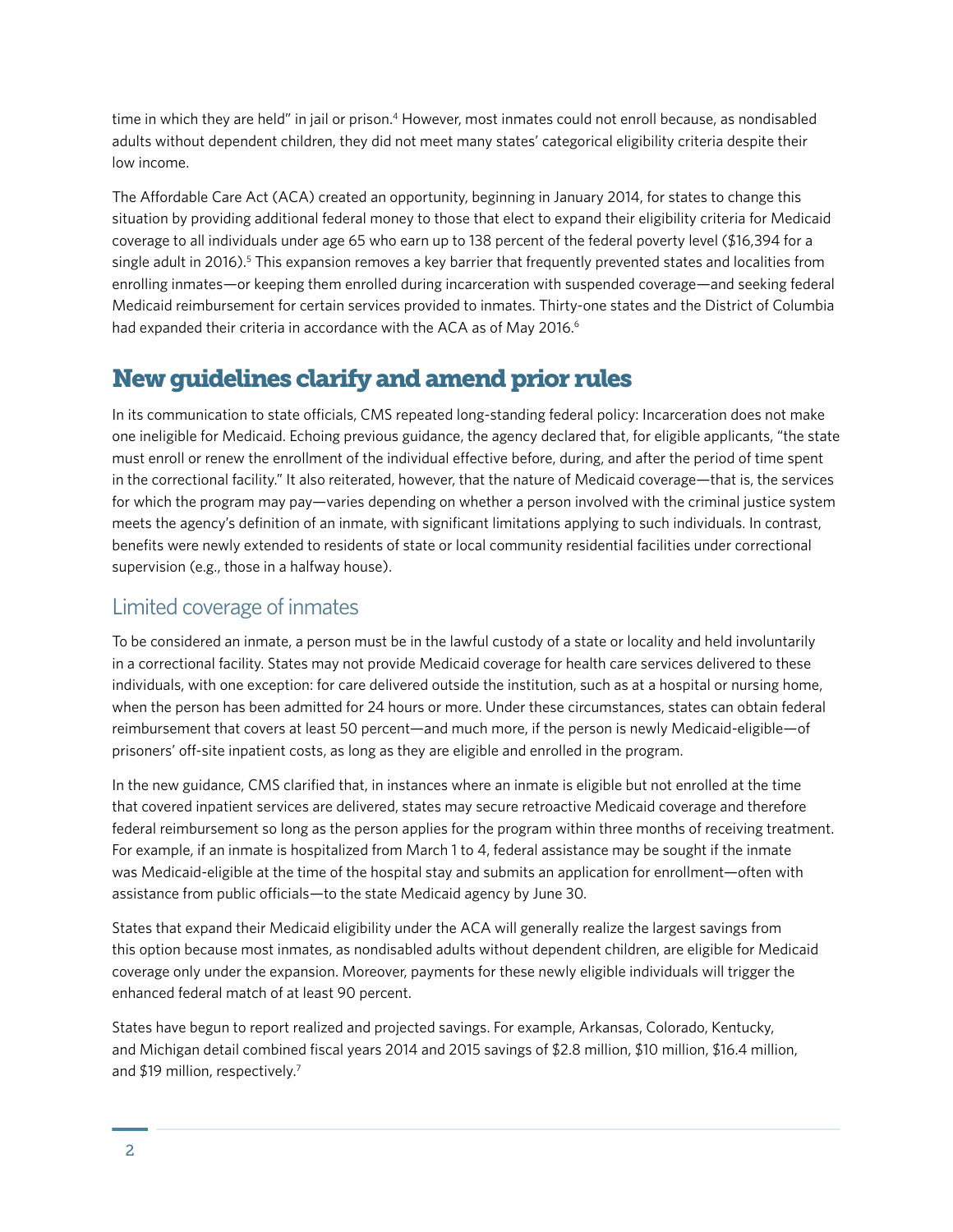#### Medicaid Eligibility During Out-of-State Incarceration

Correctional departments sometimes transfer inmates involuntarily to institutions in other states. In these instances, for the purposes of Medicaid eligibility, the inmate retains residency in the home state. That is, covered inpatient services provided to Medicaid-eligible inmates would be billed to the home state's Medicaid program, with its corresponding federal reimbursement.

When people commit crimes and are incarcerated outside their home state, they are considered residents of that state for the purposes of Medicaid eligibility and enrollment. Such enrollees may apply for Medicaid enrollment in a second state—for example, their home state prior to release—before benefits are terminated in the first state. But the new coverage cannot be activated before termination.

### Suspending inmate coverage

CMS has long encouraged states not to terminate coverage for enrolled inmates during their time in correctional facilities, but rather to temporarily suspend it until release or until enrollees receive off-site inpatient care. Suspension allows coverage of all Medicaid services to resume seamlessly upon re-entry to the community, a time of particularly high mortality.<sup>8</sup> Suspension also helps ensure that states do not seek federal reimbursement for non-inpatient health care services provided to enrolled inmates.

As of May 2016, 31 states and the District of Columbia had policies to suspend coverage, at least temporarily. Fifteen suspended coverage for a specific time period, such as the first 30 days or the first year of incarceration. Time-limited policies are especially applicable to those in local jails, which house inmates awaiting trial and those convicted of misdemeanors who are serving sentences of less than one year. An additional 16 states and the District suspend coverage for the full duration of time spent in correctional facilities. Nineteen states terminate coverage. Colorado, Delaware, Hawaii, Nevada, New Hampshire, North Dakota, and Pennsylvania were the only states with a termination policy that had adopted the ACA expansion by May 2016.<sup>9</sup> (Colorado and Hawaii passed laws changing their policies from termination to suspension but had not yet begun implementation.)

Once again urging states to make use of suspension—and to promptly lift suspensions as soon as appropriate— CMS noted in its latest guidance that during the time in which a Medicaid-enrolled individual is an inmate, the state may either suspend the person's eligibility (i.e., make him or her ineligible for all Medicaid-covered treatment pending enrollment reactivation) or leave enrollment unaltered and instead ensure that claims are not approved for excluded services. One way this can be done systematically is by establishing "edits" in state Medicaid claims processing systems. Edits are automated safeguards that states use throughout their Medicaid program to prevent improper payments.

Substantial federal support is available to assist states with upgrading Medicaid eligibility and enrollment technology if their systems hinder or prevent them from suspending eligibility or coverage for incarcerated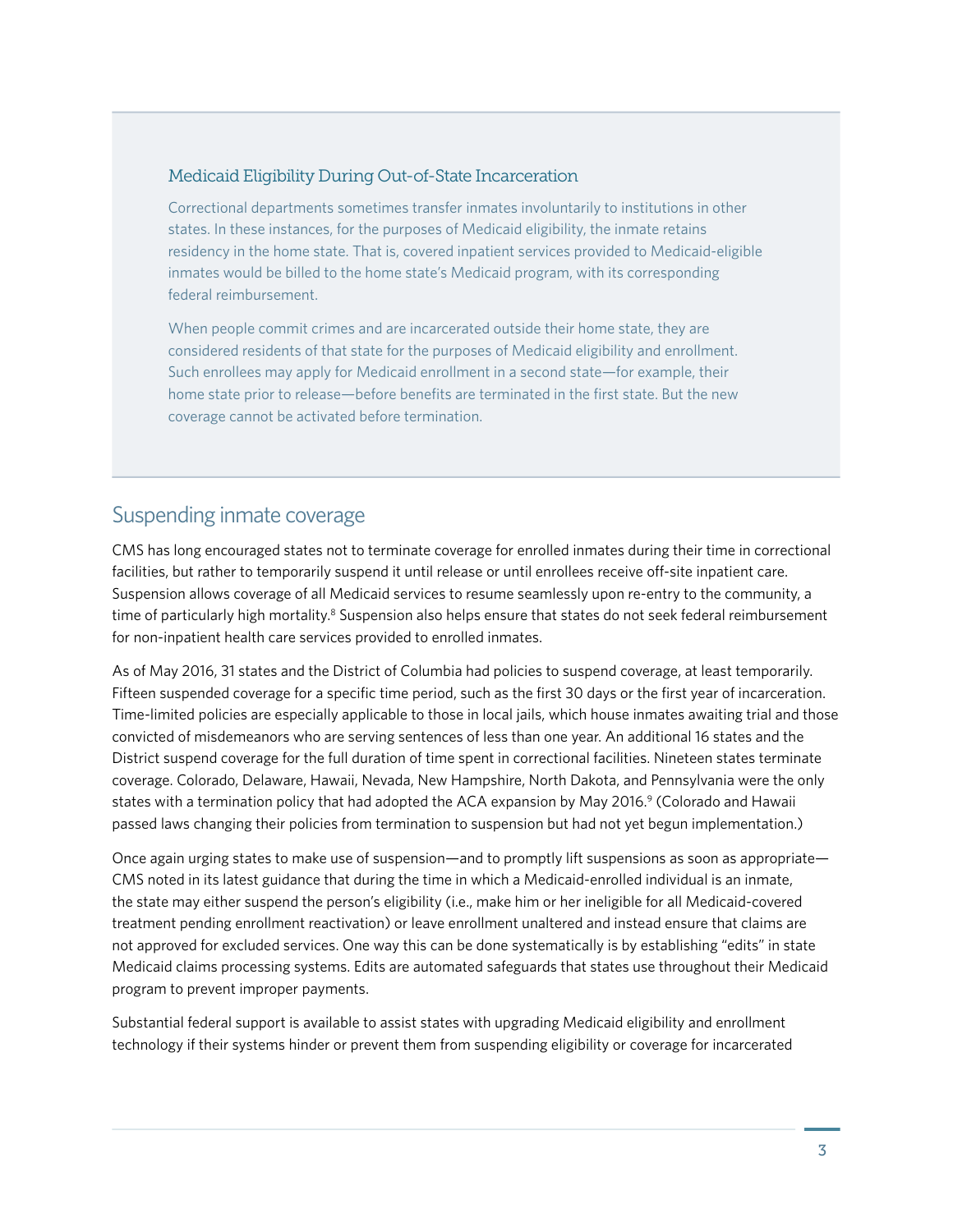individuals. CMS will cover 90 percent of the costs of the design, development, and installation of new or improved claims processing and information retrieval systems, and 75 percent of ongoing maintenance and operation costs of such systems, so long as the modifications meet certain standards and conditions.10 The enhanced funding—previously set at 50 percent—became available in April 2011 with an initial expiration of Dec. 31, 2015, but CMS later made the additional money permanently accessible.<sup>11</sup>

# Coordinating with contractors

CMS advises states and localities to make careful arrangements in two key ways with contracted partners to ensure that care and payments for Medicaid-eligible inmates are handled appropriately.

First, states that utilize managed care organizations (MCOs) to provide Medicaid benefits in return for a set per-member, per-month payment should either exclude individuals in correctional facilities from managed care plans and provide covered services on a fee-for-service basis, or disenroll them during incarceration to ensure that payments are not made on their behalf. The latter approach requires timely reporting among state and local correctional departments, Medicaid agencies, and Medicaid managed care plans. Contracts should also establish a process for recoupment of whole or partial payments, depending on the time of month an enrollee becomes an inmate.

The inmate MCO payment restriction could present a challenge for release planning. CMS notes that "states can encourage or require their Medicaid managed care entities to work with state and local correctional agencies to connect such individuals to needed health services upon release." However, if states are precluded from paying MCOs before Medicaid-eligible inmates return to their communities—on the first of the month of release, for example—plan officials may not be compensated for engaging in discharge planning activities (e.g., establishing treatment plans, scheduling appointments) that can help smooth transitions. There may also be a gap in post-release coverage, potentially weakening care continuity during this highly vulnerable period.

States may overcome this obstacle by retroactively reimbursing an MCO for pre-release discharge planning activities by incorporating those costs into payments made after an individual has returned to the community and Medicaid coverage is reactivated. However, this still leaves the possibility of discontinuity in coverage if, for example, an inmate is released midmonth and payments (and coverage) are not initiated until the following month. This problem can be prevented by making partial-month payments prorated to release dates.

Second, states and localities that contract with vendors to deliver health care to inmates should, according to CMS, be mindful of who bears responsibility for the costs of inpatient services under their agreements. If the vendor is required to pay—costs it would presumably pass along to the state or locality by incorporating them into negotiated contract payments—federal Medicaid assistance may not be sought for those who are enrolled. Alternatively, if the jurisdiction retains liability for such treatment, Medicaid may be billed. One exception is when an agreement caps a vendor's responsibility for inpatient costs and the total cost of covered services exceeds the ceiling. In that instance, states may receive federal matching funds for the difference between what the vendor pays and the amount for which Medicaid may pay, so long as the patient is Medicaid-eligible and the community provider participates in the program. For example, if a vendor is responsible for the cost of hospitalizations up to \$15,000 and a total bill comes to \$20,000—all of which falls under the Medicaid-allowable rate—the state may receive federal reimbursement for a portion of the \$5,000 it must pay.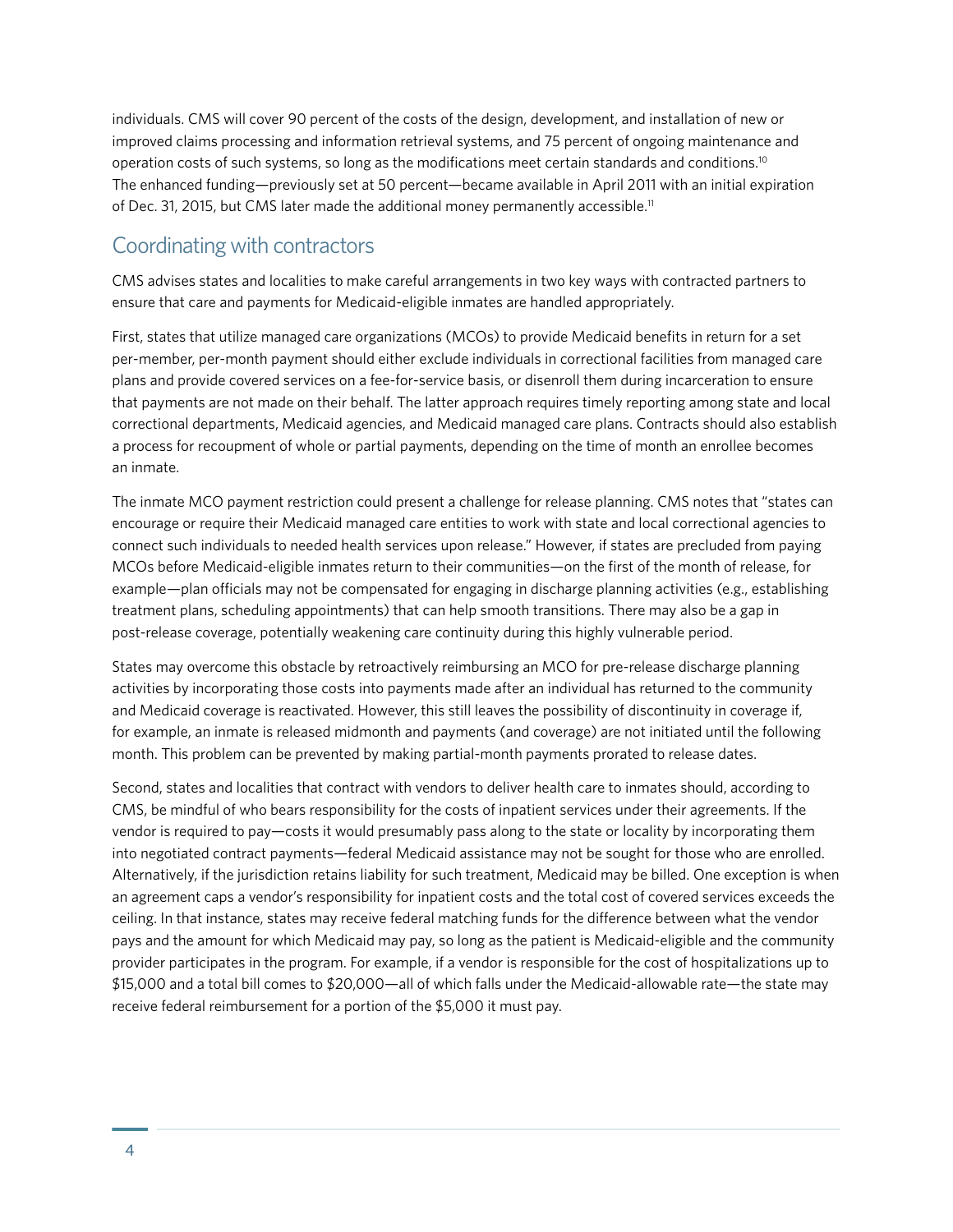#### Jails vs. Prisons

Jails are facilities that house inmates awaiting trial and those convicted of misdemeanors who are serving sentences of less than one year. In most states, they are run by counties or cities. Prisons are state or federal facilities that incarcerate convicted inmates serving sentences of more than one year. From June 2013 to June 2014, jails held approximately 11.4 million inmates.<sup>12</sup> State prisons housed 1.4 million on a typical day in 2014.<sup>13</sup> For the purposes of this analysis, no distinction is made between inmates of jails and prisons because Medicaid policies apply identically to both. However, owing to the much shorter nature of jail stays (frequently mere hours or days), the less predictable timing of bookings and releases, and the sheer volume of individuals cycling through, state and local officials face different challenges as they design programs to enroll inmates in Medicaid.

# Covering individuals under community supervision

Persons involved with the criminal justice system who are not defined as inmates—comprising 69 percent of the correctional population nationally14—may receive Medicaid benefits if they meet the state's eligibility criteria required of all residents. Historically, this has applied only to those arrested but released pending trial, as well as probationers, parolees, and individuals under home confinement.15 Probationers are typically lowlevel offenders who remain in the community under the supervision of a probation officer, whereas parolees are people who have spent time incarcerated and are released to complete the remainder of their sentence under community supervision.

The latest guidance reverses previous policy that prohibited the coverage of services for Medicaid-eligible persons residing in state or local community residential facilities under correctional supervision (e.g., halfway houses). To help ease the transition from incarceration to the community, some inmates are temporarily placed in such facilities that provide a safe, structured environment where individuals can stay while they acquire job training or employment, permanent housing, and other critical elements of re-entry.

Benefits may now be provided to these residents so long as the facility affords them freedom of movement and association. Specifically, residents must be permitted to work outside the facility at a job available to those not under correctional supervision; free to use community resources (e.g., library, grocery store) at will; and free to access health care treatment like other nearby Medicaid enrollees do. The new rules do allow for some limitations. For example, the residence may be closed or locked during certain hours, and residents may be required to report to staff at various times and sign in and out of the building. Individuals may also be restricted from traveling to high-crime locations.

Federal officials estimate that this action will extend access to benefits for up to 96,000 individuals annually in the 31 states plus the District of Columbia that had adopted the ACA's Medicaid expansion as of the release of the guidance.<sup>16</sup>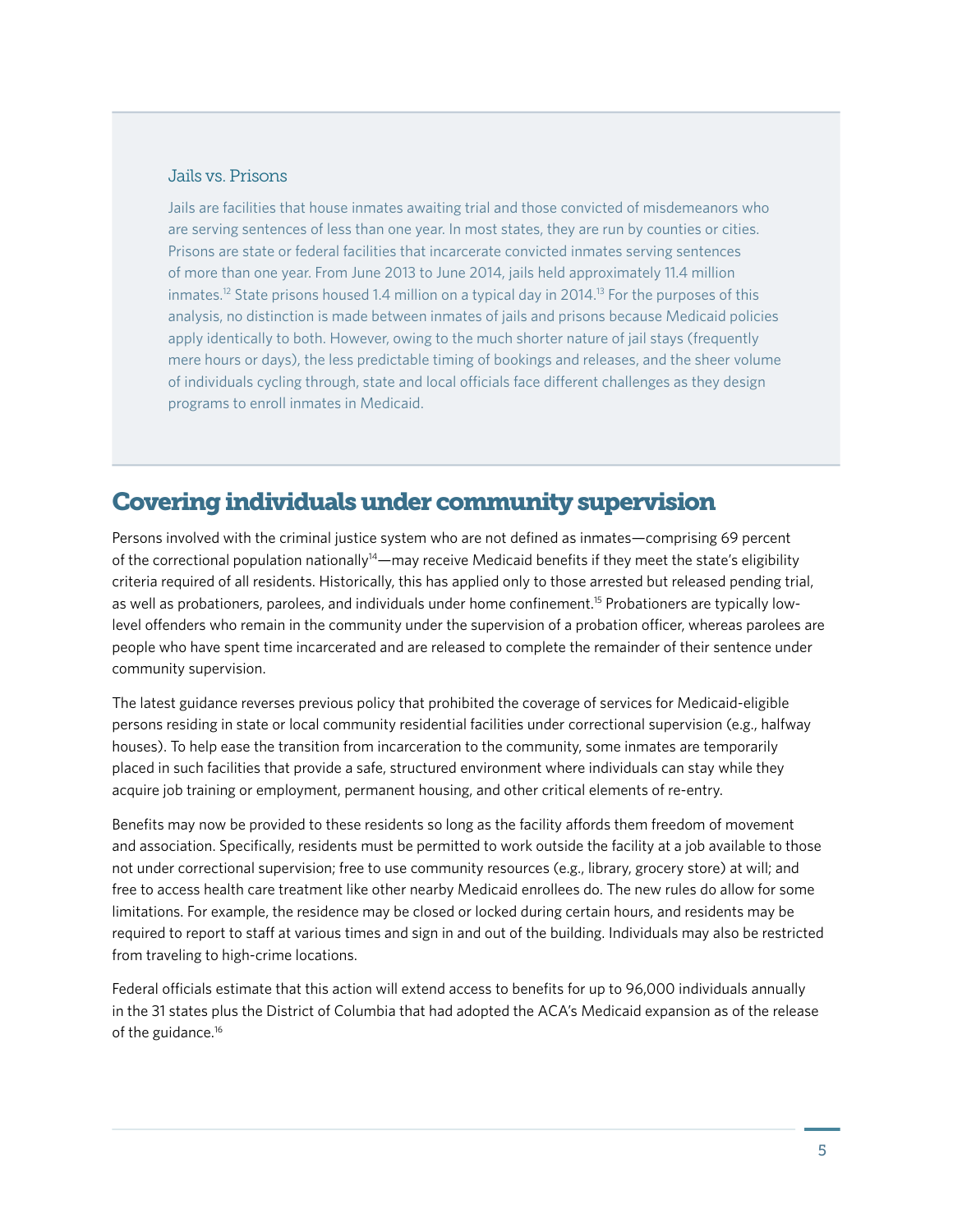# Enrolling inmates before release

Because of the extensive and, in some cases, communicable health conditions of many inmates, state and local officials recognize that facilitating seamless access to health care upon re-entry into society can improve the individuals' prospects for successful reintegration and benefit the public's health and safety. People frequently enter jail or prison with a substance use disorder<sup>17</sup> and/or a mental illness<sup>18</sup> and have high rates of chronic medical conditions<sup>19</sup> (such as hypertension and diabetes) and infectious diseases (such as HIV<sup>20</sup> and hepatitis  $C^{21}$ ).

Health insurance is a key ingredient of access to quality care for all Americans, including those involved with the justice system. But many of those released—nearly 80 percent, according to some estimates—have historically returned to their communities uninsured because they were initially without access to employer-sponsored insurance, unable to afford insurance in the individual market, or did not qualify for safety net health programs such as Medicaid.<sup>22</sup> This increased the likelihood that they would face challenges accessing quality care.

With many more inmates qualifying in states that have expanded their Medicaid programs, several jurisdictions have begun putting programs in place to enroll those soon to be released.<sup>23</sup> For example, the Ohio Department of Rehabilitation and Correction partners with the state's Medicaid agency to enroll inmates and facilitate their selection of a Medicaid managed care plan 90 days before their release. Corrections officials believe that Medicaid coverage will help departing inmates more successfully access appropriate medical, mental health, and substance use disorder services, which they view as having the potential to reduce recidivism.<sup>24</sup>

Indiana enacted a law in July 2015 requiring its Department of Correction to help enroll individuals before releasing them from custody. Intake facilities screen every new inmate for enrollment and relay the information of active enrollees to a Medicaid processing unit within the department, which works with the state Family and Social Services Administration to then suspend coverage. The processing unit also coordinates the reactivation of suspended coverage and works with inmates to complete new applications 60 days before their departure. As of May 2016, 12,071 inmates had been covered upon release.<sup>25</sup>

In Illinois, the Cook County Health and Hospitals System works with a local social services agency to screen detainees entering the Chicago-area jail for eligibility. As of June 2015, more than 12,000 had been enrolled.<sup>26</sup> Speaking of the coverage expansion for individuals passing through his jail, Cook County Sheriff Thomas Dart said, "I have the highest level of confidence that this will either keep them from coming back, or extend out the period of time before they come back."27

Importantly, states need not expand their Medicaid programs in accordance with the ACA to make coverage available to inmates who are released. Wisconsin, for example, has not adopted the ACA's Medicaid expansion but provides coverage to nondisabled, childless adults whose incomes do not exceed 100 percent of the federal poverty level.28 With assistance from corrections staff, the state allows soon-to-be-released inmates to apply for benefits over the phone at the end of the month before their release.<sup>29</sup> Coverage goes into effect on the first day of the month in which inmates are released.

State and local enrollment programs are spreading coverage to more people. For example, researchers at Johns Hopkins University found that the uninsured rate for adults in the community with a substance use disorder and with prior-year involvement with the criminal justice system (i.e., having been arrested and booked or on probation or parole in the previous 12 months) fell from a consistent 38 percent from 2004-13 to 28 percent in 2014, the first year of the ACA Medicaid expansion. The change was mainly due to increased Medicaid enrollment.30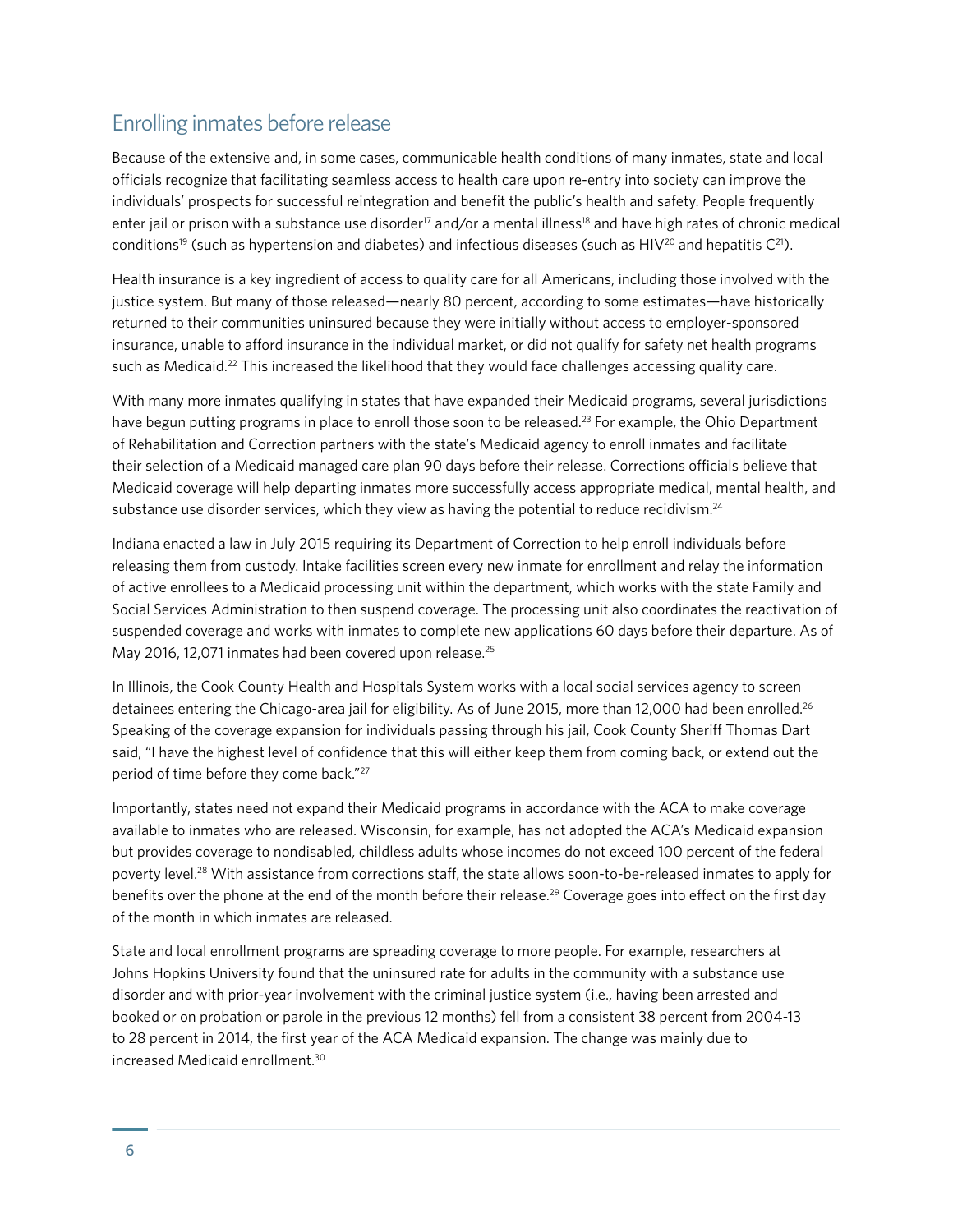CMS urged these places to continue their efforts and others to follow their examples, stating, "We strongly encourage correctional institutions and other state, local, or tribal agencies to take an active role in preparing inmates for release by assisting or facilitating the application process prior to release." Richard Frank, HHS assistant secretary for planning and evaluation, said health coverage after release is "critical to our goal of reducing recidivism and promoting the public health."31 The director of national drug control policy, Michael Botticelli, drew an even finer point: Immediate Medicaid coverage upon release "can mean the difference between … life and death."32

# Sharing medical records with community providers

Like anyone switching doctors, the continuity of care provided to individuals in jail or prison can be improved during intake and after release by the transfer of medical records between correctional health systems and community providers. Records sharing—whether paper-based or through electronic means—can save time and money by conveying critical patient information, such as medical history, diagnoses, current medications, and laboratory test results, and improves the likelihood that successful treatment plans are continued without delay or disruption. CMS affirmed its support for records transfers in its latest guidance, noting that various federal funding sources are available to support these activities.

Since February 2016, CMS has made 90 percent match funding available to states for costs associated with establishing and promoting the electronic exchange of health information between certain communitybased Medicaid providers and providers in correctional settings.33 This means, for example, that federal money could be available to support administrative actions required for prison or jail officials to access a community health information exchange (HIE) and to add new data. Correctional health providers in Camden, New Jersey, and Delaware query information from a community HIE and a statewide one, respectively.<sup>34</sup> In Lexington, Kentucky, electronic information can be accessed, modified, and updated by providers inside and outside correctional facilities.

Correctional health providers themselves may receive up to \$63,750 in incentive payments—and assign them to their employer, if appropriate—for using electronic health records if the providers meet certain criteria.35 Two key ones are that at least 30 percent of their patients are Medicaid-enrolled and that the records system is certified by the Office of the National Coordinator for Health Information Technology, a unit of HHS. Providers serving patients in correctional settings face steep obstacles to qualify, but some in King County, Washington, and New York City have done so.<sup>36</sup> Providers have until the end of 2016 to begin participating.

Both of these funding streams were created by the Health Information Technology for Economic and Clinical Health (HITECH) Act, which was enacted as part of the American Recovery and Reinvestment Act of 2009.

### Covering inmates released to nursing homes

Many states are grappling with an increasing number of older inmates among their prison populations. From 1999 to 2014, the number of state and federal prisoners age 55 or older increased 250 percent. This compares to a growth rate of only 8 percent among inmates younger than 55. In 1999, inmates age 55 and above—a common definition of older prisoners—represented just 3 percent of the total population. By 2014, that share had grown to 10 percent.<sup>37</sup>

Like senior citizens outside prison walls, older inmates are more likely than younger ones to experience dementia, impaired mobility, and loss of hearing and vision, among other conditions. They are also especially susceptible to costly chronic medical conditions such as hypertension, arthritis, or diabetes.<sup>38</sup>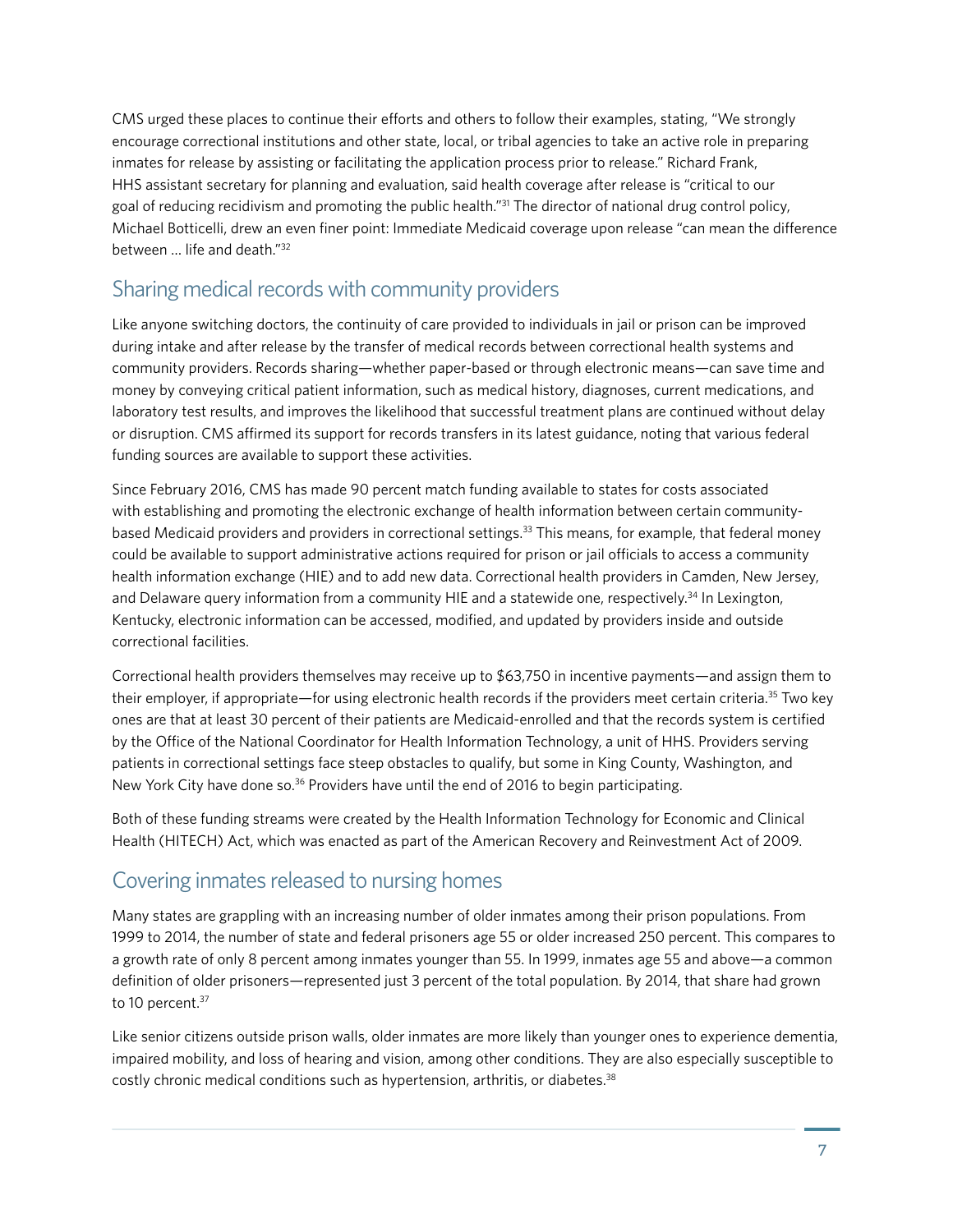These ailments create additional health and nonhealth expenses for prisons, where they can necessitate enhanced staffing levels and training, as well as structural accessibility adaptions, such as special housing and wheelchair ramps. The National Institute of Corrections pegged the annual cost of incarcerating prisoners 55 and older with chronic and terminal illnesses at, on average, two to three times that of the expense for all other inmates.<sup>39</sup> More recently, other researchers have found that the cost differential may be wider.<sup>40</sup>

One policy response has been to relocate prisoners to community nursing homes using medical or geriatric parole policies that allow for the release of certain older, terminally ill, or incapacitated inmates. For example, Connecticut contracted with a privately owned and operated skilled nursing facility to assist with caring for parolees and patients moving out of the state mental health hospital.41 Similarly, Michigan lawmakers are considering legislation that would allow, under certain conditions, for inmates determined to be "medically frail" to be moved to community medical facilities, including a nursing home or hospice.<sup>42</sup> Separate analyses of the bill by the Michigan House and Senate fiscal agencies assumed that Medicaid would help pay for the health care costs of parolees, assistance that could contribute to total estimated savings of between \$1.2 million and \$3 million annually over the long run.<sup>43</sup>

CMS outlined restrictions in its April 2016 guidance regarding when Medicaid may reimburse covered health care costs for parolees who are moved to hospitals or nursing facilities. Specifically, it indicated that, among other requirements, such individuals must be placed in medical institutions that are generally available to the public and not operated primarily or exclusively to care for those involved with the criminal justice system. In a May 3, 2016, letter to staff who survey providers (e.g., nursing homes) for compliance with Medicaid and Medicare participation requirements, federal officials clarified that correctional terms of supervision may conflict with CMS requirements if they affect the care and services or violate a resident's rights.<sup>44</sup> For example, for such care to be eligible for Medicaid coverage, residents must be free from physical restraint imposed solely for the purposes of discipline or convenience. They must also be free to choose visitors, live in an unlocked unit unless otherwise necessary for medical reasons, and conduct private telephone conversations.

CMS has reportedly twice denied Connecticut federal matching funds, having determined that its contracted facility does not meet all necessary requirements.<sup>45</sup> "Some of these inmates live in a secure unit with no medical justification to support this placement," wrote William Roberson, associate regional administrator, in the denial issuance.46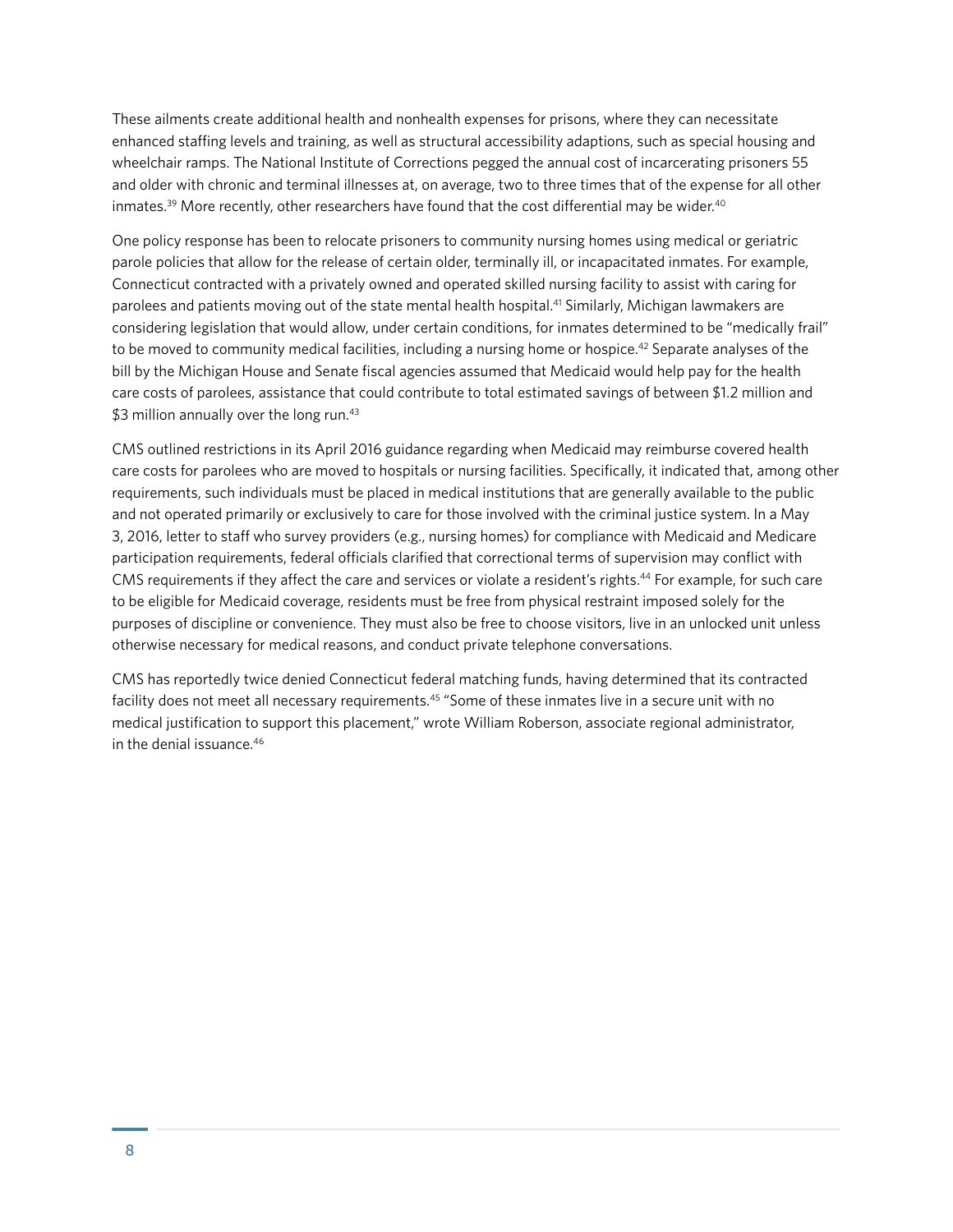# **Conclusion**

While states and localities have never been prohibited from enrolling offenders in Medicaid, as long as they met other criteria, the Affordable Care Act created an opportunity for policymakers to make this coverage more widely available with additional federal support. Aside from contributing to care continuity as individuals transition in and out of incarceration, this also increases states' chances of receiving federal assistance for off-site inpatient care costs covered by Medicaid. CMS' April 2016 communication clarifies when and how jurisdictions may make use of these options, and it expands the population to which Medicaid coverage applies by making certain residents of supervised community residential facilities newly covered.

Federal, state, and local policymakers increasingly argue that providing coverage contributes to improved care continuity among released inmates, especially when paired with additional actions such as connecting them with community health providers and case management. These actions, in turn, help preserve the benefits of care delivered during a jail or prison stay, and reduce reliance on expensive, uncoordinated emergency department care. Moreover, because of the chronic and, in some cases, communicable diseases of many inmates, more officials are recognizing that facilitating seamless access to health care upon re-entry into society improves individuals' prospects for successful reintegration and benefits the public's health and safety.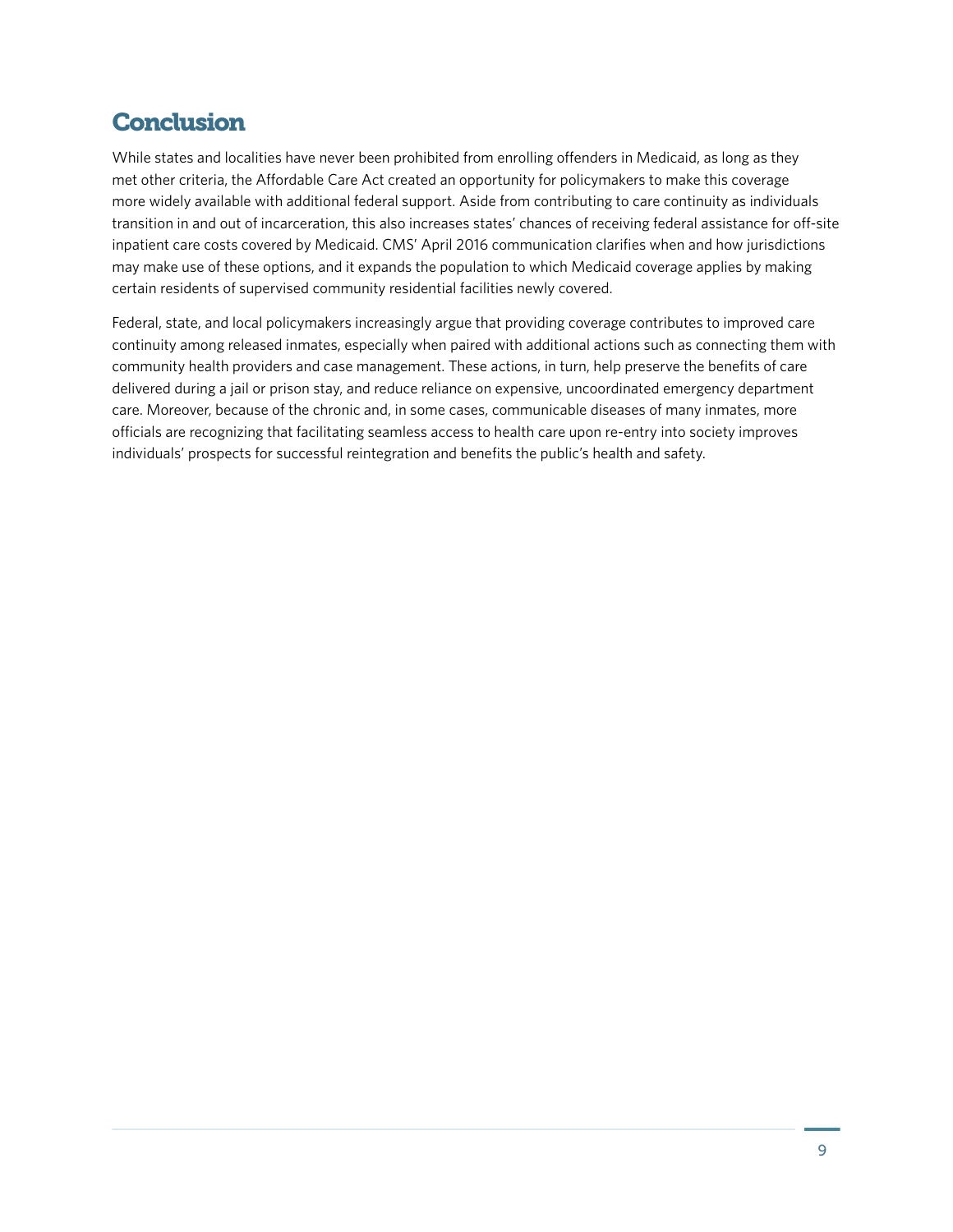### Endnotes

- 1 Centers for Medicare & Medicaid Services, "To Facilitate Successful Re-entry for Individuals Transitioning From Incarceration to Their Communities," letter to state health officials, SHO # 16-007 (April 28, 2016), [https://www.medicaid.gov/federal-policy-guidance/](https://www.medicaid.gov/federal-policy-guidance/downloads/sho16007.pdf) [downloads/sho16007.pdf.](https://www.medicaid.gov/federal-policy-guidance/downloads/sho16007.pdf)
- 2 U.S. Department of Health & Human Services, "New Medicaid Guidance Improves Access to Health Care for Justice-Involved Americans Reentering Their Communities" (April 28, 2016)[, http://www.hhs.gov/about/news/2016/04/28/new-medicaid-guidance-improves](http://www.hhs.gov/about/news/2016/04/28/new-medicaid-guidance-improves-access-health-care-justice-involved-americans-reentering-their.html)[access-health-care-justice-involved-americans-reentering-their.html.](http://www.hhs.gov/about/news/2016/04/28/new-medicaid-guidance-improves-access-health-care-justice-involved-americans-reentering-their.html)
- 3 The Pew Charitable Trusts, "How Medicaid Enrollment of Inmates Facilitates Health Coverage After Release" (December 2015), http://www.pewtrusts.org/~/media/assets/2015/12/statesfiscalhealth\_medicaidcoverageinmatesbrief-%281%29.pdf.
- 4 Centers for Medicare & Medicaid Services, "Ending Chronic Homelessness" (May 25, 2004)[, http://www.medicaid.gov/Medicaid-CHIP-](http://www.medicaid.gov/Medicaid-CHIP-Program-Information/By-Topics/Long-Term-Services-and-Supports/Community-Living/Downloads/Ending-Chronic-Homelessness-SMD-Letter.pdf)[Program-Information/By-Topics/Long-Term-Services-and-Supports/Community-Living/Downloads/Ending-Chronic-Homelessness-](http://www.medicaid.gov/Medicaid-CHIP-Program-Information/By-Topics/Long-Term-Services-and-Supports/Community-Living/Downloads/Ending-Chronic-Homelessness-SMD-Letter.pdf)[SMD-Letter.pdf.](http://www.medicaid.gov/Medicaid-CHIP-Program-Information/By-Topics/Long-Term-Services-and-Supports/Community-Living/Downloads/Ending-Chronic-Homelessness-SMD-Letter.pdf)
- 5 "Annual Update of the HHS Poverty Guidelines," 81 Fed. Reg. 4036 (Jan. 25, 2016)[, https://www.federalregister.gov/articles/2016/01/](https://www.federalregister.gov/articles/2016/01/25/2016-01450/annual-update-of-the-hhs-poverty-guidelines) [25/2016-01450/annual-update-of-the-hhs-poverty-guidelines.](https://www.federalregister.gov/articles/2016/01/25/2016-01450/annual-update-of-the-hhs-poverty-guidelines.)
- 6 The Henry J. Kaiser Family Foundation, "Status of State Action on the Medicaid Expansion Decision" (March 14, 2016), http://kff.org/health-reform/state-indicator/state-activity-around-expanding-medicaid-under-the-affordable-care-act.
- 7 Deborah Bachrach et al., "States Expanding Medicaid See Significant Budget Savings and Revenue Gains," State Health Reform Assistance Network (March 2016), http://www.rwjf.org/content/dam/farm/reports/issue\_briefs/2016/rwjf419097.
- 8 Ingrid A. Binswanger et al., "Release From Prison—A High Risk of Death for Former Inmates," *New England Journal of Medicine* 356, no. 2 (2007): 157–65, doi:10.1056/NEJMsa064115.
- 9 Elizabeth Hagan, "Medicaid Suspension Policies for Incarcerated People: 50-State Map," Families USA (May 2016), http://familiesusa.org/product/medicaid-suspension-policies-incarcerated-people-50-state-map.
- 10 "Medicaid Program; Federal Funding for Medicaid Eligibility Determination and Enrollment Activities," 76 Fed. Reg. 75 (April 19, 2011), https://www.gpo.gov/fdsys/pkg/FR-2011-04-19/pdf/2011-9340.pdf.
- 11 "Medicaid Program; Mechanized Claims Processing and Information Retrieval Systems (90/10)," 80 Fed. Reg. 233 (Dec. 4, 2015), https://www.gpo.gov/fdsys/pkg/FR-2015-12-04/pdf/2015-30591.pdf.
- 12 Todd D. Minton and Zhen Zeng, "Jail Inmates at Midyear 2014," Bureau of Justice Statistics (June 2015)[, http://www.bjs.gov/content/](http://www.bjs.gov/content/pub/pdf/jim14.pdf) [pub/pdf/jim14.pdf.](http://www.bjs.gov/content/pub/pdf/jim14.pdf)
- 13 E. Ann Carson, "Prisoners in 2014," Bureau of Justice Statistics (September 2015), http://www.bjs.gov/content/pub/pdf/p14.pdf.
- 14 Danielle Kaeble et al., "Correctional Populations in the United States, 2014," Bureau of Justice Statistics (January 2016), http://www.bjs.gov/content/pub/pdf/cpus14.pdf.
- 15 Center for Medicaid and State Operations, "Clarification of Medicaid Coverage Policy for Inmates of a Public Institution," memorandum to all associate regional administrators, Department of Health & Human Services (Dec. 12, 1997), [https://csgjusticecenter.org/wp-content/](https://csgjusticecenter.org/wp-content/uploads/2014/06/PolicyforInmatesofPublicInst1997.pdf) [uploads/2014/06/PolicyforInmatesofPublicInst1997.pdf.](https://csgjusticecenter.org/wp-content/uploads/2014/06/PolicyforInmatesofPublicInst1997.pdf)
- 16 Jhamirah Howard et al., "The Importance of Medicaid Coverage for Criminal Justice Involved Individuals Reentering Their Communities," Office of the Assistant Secretary for Planning and Evaluation (April 2016)[, https://aspe.hhs.gov/sites/default/files/pdf/201476/](https://aspe.hhs.gov/sites/default/files/pdf/201476/MedicaidJustice.pdf) [MedicaidJustice.pdf.](https://aspe.hhs.gov/sites/default/files/pdf/201476/MedicaidJustice.pdf)
- 17 Jennifer C. Karberg and Doris J. James, "Substance Dependence, Abuse, and Treatment of Jail Inmates, 2002," Bureau of Justice Statistics (July 2005), http://www.bjs.gov/content/pub/pdf/sdatji02.pdf.
- 18 Doris J. James and Lauren E. Glaze, "Mental Health Problems of Prison and Jail Inmates," Bureau of Justice Statistics (September 2006), http://www.bjs.gov/content/pub/pdf/mhppji.pdf.
- 19 Laura M. Maruschak, Marcus Berzofsky, and Jennifer Unangst, "Medical Problems of State and Federal Prisoners and Jail Inmates, 2011–12," Bureau of Justice Statistics (February 2015), http://www.bjs.gov/content/pub/pdf/mpsfpji1112.pdf.
- 20 Theodore M. Hammett, "HIV/AIDS and Other Infectious Diseases Among Correctional Inmates: Transmission, Burden, and an Appropriate Response," *American Journal of Public Health* 96, no. 6 (2006): 974–78, [http://www.ncbi.nlm.nih.gov/pmc/articles/](http://www.ncbi.nlm.nih.gov/pmc/articles/PMC1470637) [PMC1470637.](http://www.ncbi.nlm.nih.gov/pmc/articles/PMC1470637)
- 21 Anne C. Spaulding et al., "Impact of New Therapeutics for Hepatitis C Virus Infection in Incarcerated Populations," *Topics in Antiviral Medicine* 21, no. 1 (2013): 27–35, http://www.ncbi.nlm.nih.gov/pmc/articles/PMC3875217.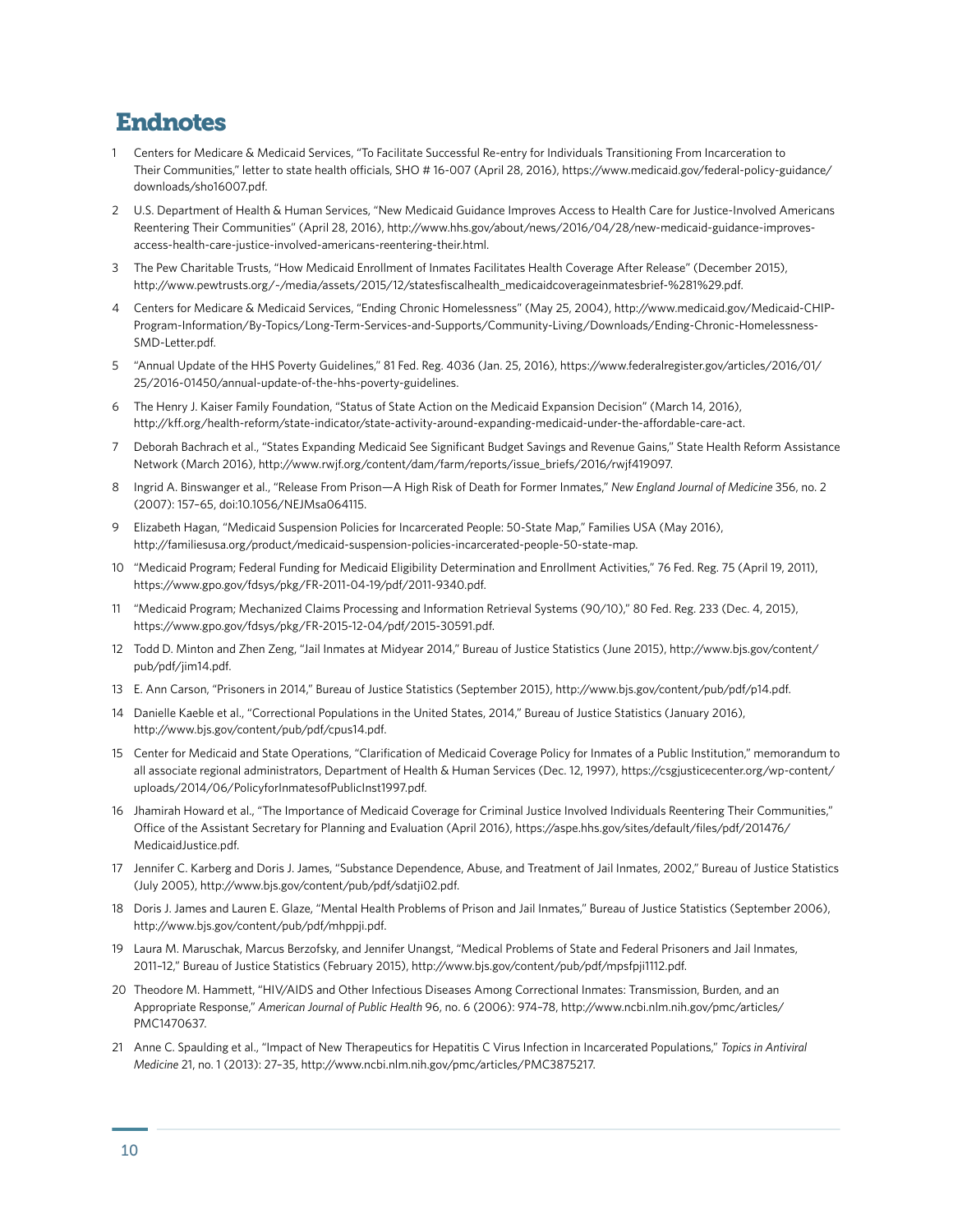- 22 Kamala Mallik-Kane and Christy A. Visher, "Health and Prisoner Reentry: How Physical, Mental, and Substance Abuse Conditions Shape the Process of Reintegration," Urban Institute Justice Policy Center (February 2008)[, http://www.urban.org/sites/default/files/alfresco/](http://www.urban.org/sites/default/files/alfresco/publication-pdfs/411617-Health-and-Prisoner-Reentry.PDF) [publication-pdfs/411617-Health-and-Prisoner-Reentry.PDF.](http://www.urban.org/sites/default/files/alfresco/publication-pdfs/411617-Health-and-Prisoner-Reentry.PDF)
- 23 The Pew Charitable Trusts, "How Medicaid Enrollment of Inmates Facilitates Health Coverage After Release."
- 24 Ohio Department of Rehabilitation and Correction, 2015 Annual Report[, http://www.drc.ohio.gov/web/Reports/Annual/Annual%20](http://www.drc.ohio.gov/web/Reports/Annual/Annual%20Report%202015.pdf) [Report%202015.pdf.](http://www.drc.ohio.gov/web/Reports/Annual/Annual%20Report%202015.pdf)
- 25 Indiana Department of Correction, "IDOC Registers Over 12k Newly Released Offenders for HIP 2.0" (May 12, 2016), http://www.in.gov/idoc/files/IDOC\_Signs\_Up\_Over\_12k\_Ex-Offenders\_for\_HIP\_2.0\_.pdf.
- 26 Cook County Health & Hospitals System, "Cook County Health & Hospitals System: A Year in Review" (2015), http://www.cookcountyhhs.org/wp-content/uploads/2015/07/Year-in-Review-Cook-County-Health-Hospitals-System-July-2015-2.pdf.
- 27 Suzy Khimm, "Jails Are Signing Up Inmates for Obamacare," *MSNBC*, March 2, 2015[, http://www.msnbc.com/msnbc/jails-are-signing](http://www.msnbc.com/msnbc/jails-are-signing-inmates-obamacare)[inmates-obamacare.](http://www.msnbc.com/msnbc/jails-are-signing-inmates-obamacare)
- 28 The Henry J. Kaiser Family Foundation, "Where Are States Today? Medicaid and CHIP Eligibility Levels for Adults, Children, and Pregnant Women" (April 2015), http://files.kff.org/attachment/fact-sheet-where-are-states-today-medicaid-and-chip-2.
- 29 Shawn Smith, "Processing Telephonic Applications From Offenders," memorandum to income maintenance supervisors, income maintenance lead workers, income maintenance staff, W-2 agencies, workforce development boards, job center leads and managers, training staff, and child care coordinators, State of Wisconsin Department of Health Services (Nov. 24, 2014)[, http://www.nashp.org/](http://www.nashp.org/wp-content/uploads/2015/11/WI%20-%201.pdf) [wp-content/uploads/2015/11/WI%20-%201.pdf.](http://www.nashp.org/wp-content/uploads/2015/11/WI%20-%201.pdf)
- 30 Brendan Saloner et al., "Justice-Involved Adults With Substance Use Disorders: Coverage Increased but Rates of Treatment Did Not in 2014," *Health Affairs* 35, no. 6 (2016): 1058–66, doi:10.1377/hlthaff.2016.0005.
- 31 Jay Hancock, "HHS Acts to Help More Ex-Inmates Get Medicaid," *Kaiser Health News*, April 29, 2016, http://khn.org/news/hhs-acts-tohelp-more-ex-inmates-get-medicaid/.
- 32 Ibid.
- 33 Vikki Wachino, "Re: Availability of HITECH Administrative Matching Funds to Help Professionals and Hospitals Eligible for Medicaid EHR Incentive Payments Connect to Other Medicaid Providers," memorandum to state Medicaid directors, SMD# 16-003, Centers for Medicare & Medicaid Services (Feb. 29, 2016), https://www.medicaid.gov/federal-policy-guidance/downloads/SMD16003.pdf.
- 34 Ben Butler, "New HIE Funding Opportunities for Corrections: Health Information Technology's Role in Reducing Mass Incarceration," Community Oriented Correctional Health Services (March 2016)[, http://www.cochs.org/files/CMS/New-HIE-](http://www.cochs.org/files/CMS/New-HIE-Funding-Opportunities.pdf)[Funding-Opportunities.pdf.](http://www.cochs.org/files/CMS/New-HIE-Funding-Opportunities.pdf)
- 35 Centers for Medicare & Medicaid Services, "How Your Agency Can Receive Financial Incentives for Using Electronic Health Records" (March 2013)[, http://www.thenationalcouncil.org/capitol-connector/wp-content/blogs.dir/2/files/2013/10/Corrections-Health-IT-](http://www.thenationalcouncil.org/capitol-connector/wp-content/blogs.dir/2/files/2013/10/Corrections-Health-IT-Financial-Incentives-for-Using-EHRs.pdf)[Financial-Incentives-for-Using-EHRs.pdf.](http://www.thenationalcouncil.org/capitol-connector/wp-content/blogs.dir/2/files/2013/10/Corrections-Health-IT-Financial-Incentives-for-Using-EHRs.pdf)
- 36 Ben Butler, "Meaningful Use and Corrections: Unknown Opportunities," Community Oriented Correctional Health Services (June 2014), http://www.cochs.org/files/MU/cochs\_meaningful\_use.pdf.
- 37 Matt McKillop and Frances McGaffey, "Number of Older Prisoners Grows Rapidly, Threatening to Drive Up Prison Health Costs," The Pew Charitable Trusts (Oct. 7, 2015)[, http://www.pewtrusts.org/en/research-and-analysis/blogs/stateline/2015/10/07/number-of-older](http://www.pewtrusts.org/en/research-and-analysis/blogs/stateline/2015/10/07/number-of-older-prisoners-grows-rapidly-threatening-to-drive-up-prison-health-costs)[prisoners-grows-rapidly-threatening-to-drive-up-prison-health-costs.](http://www.pewtrusts.org/en/research-and-analysis/blogs/stateline/2015/10/07/number-of-older-prisoners-grows-rapidly-threatening-to-drive-up-prison-health-costs)
- 38 Maruschak, Berzofsky, and Unangst, "Medical Problems of State and Federal Prisoners and Jail Inmates, 2011-12."
- 39 B. Jaye Anno et al., *Correctional Health Care: Addressing the Needs of Elderly, Chronically Ill, and Terminally Ill Inmates*, National Institute of Corrections (February 2004), http://static.nicic.gov/Library/018735.pdf.
- 40 Cyrus Ahalt et al., "Paying the Price: The Pressing Need for Quality, Cost, and Outcomes Data to Improve Correctional Health Care for Older Prisoners," *Journal of the American Geriatrics Society* 61, no. 11 (2013): 2013–19, doi:10.1111/jgs.12510.
- 41 Kathleen F. Maurer, "Caring for Aging, Ill and Impaired Individuals: The Corrections Challenge" (presented at the annual meeting of the Academic Consortium on Criminal Justice Health, March 2014)[, http://www.correctionalhealthconference.com/sites/](http://www.correctionalhealthconference.com/sites/correctionalhealthconference.com/files/Caring%20for%20Aging,%20Ill%20and%20Impaired%20Individuals%20The%20Corrections%20Challenge.pdf) [correctionalhealthconference.com/files/Caring%20for%20Aging,%20Ill%20and%20Impaired%20Individuals%20The%20](http://www.correctionalhealthconference.com/sites/correctionalhealthconference.com/files/Caring%20for%20Aging,%20Ill%20and%20Impaired%20Individuals%20The%20Corrections%20Challenge.pdf) [Corrections%20Challenge.pdf.](http://www.correctionalhealthconference.com/sites/correctionalhealthconference.com/files/Caring%20for%20Aging,%20Ill%20and%20Impaired%20Individuals%20The%20Corrections%20Challenge.pdf)
- 42 Corrections; Parole; Procedures for Parole of Prisoner Who Is Determined to Be Medically Frail; Revise, Michigan HB-5078, 98th Legislature (2016), https://legiscan.com/MI/text/HB5078/id/1273820.